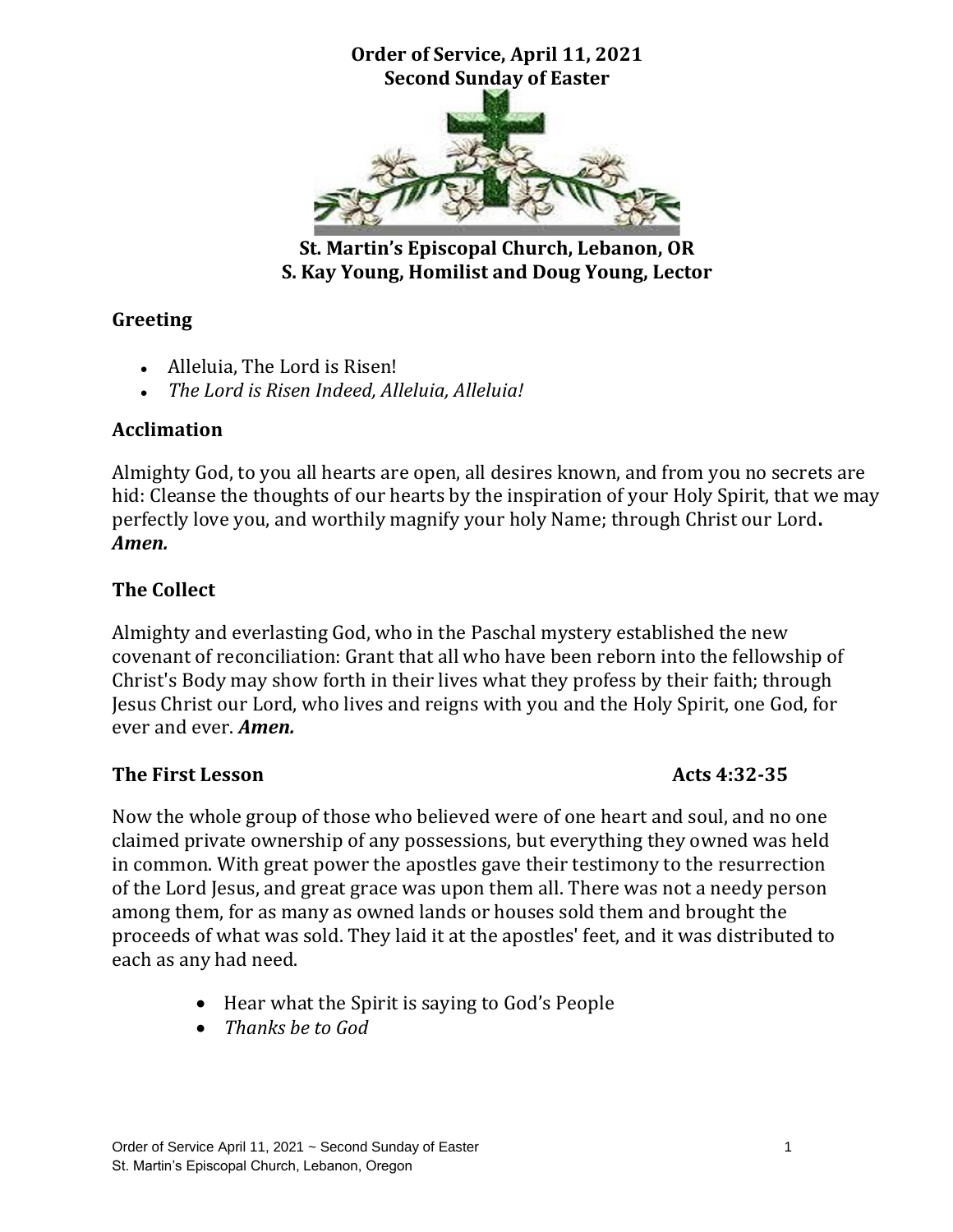### **Psalm 133**

1 Oh, how good and pleasant it is, \* when brethren live together in unity!

2 It is like fine oil upon the head \* that runs down upon the beard,

3 Upon the beard of Aaron, \* and runs down upon the collar of his robe.

4 It is like the dew of Hermon \* that falls upon the hills of Zion.

5 For there the Lord has ordained the blessing: \* life for evermore.

## **Second Lesson** 1 John 1:1-2:2

We declare to you what was from the beginning, what we have heard, what we have seen with our eyes, what we have looked at and touched with our hands, concerning the word of life-- this life was revealed, and we have seen it and testify to it, and declare to you the eternal life that was with the Father and was revealed to us-- we declare to you what we have seen and heard so that you also may have fellowship with us; and truly our fellowship is with the Father and with his Son Jesus Christ. We are writing these things so that our joy may be complete.

This is the message we have heard from him and proclaim to you, that God is light and in him there is no darkness at all. If we say that we have fellowship with him while we are walking in darkness, we lie and do not do what is true; but if we walk in the light as he himself is in the light, we have fellowship with one another, and the blood of Jesus his Son cleanses us from all sin. If we say that we have no sin, we deceive ourselves, and the truth is not in us. If we confess our sins, he who is faithful and just will forgive us our sins and cleanse us from all unrighteousness. If we say that we have not sinned, we make him a liar, and his word is not in us.

My little children, I am writing these things to you so that you may not sin. But if anyone does sin, we have an advocate with the Father, Jesus Christ the righteous; and he is the atoning sacrifice for our sins, and not for ours only but also for the sins of the whole world.

- Hear what the Spirit is saying to God's People
- *Thanks be to God*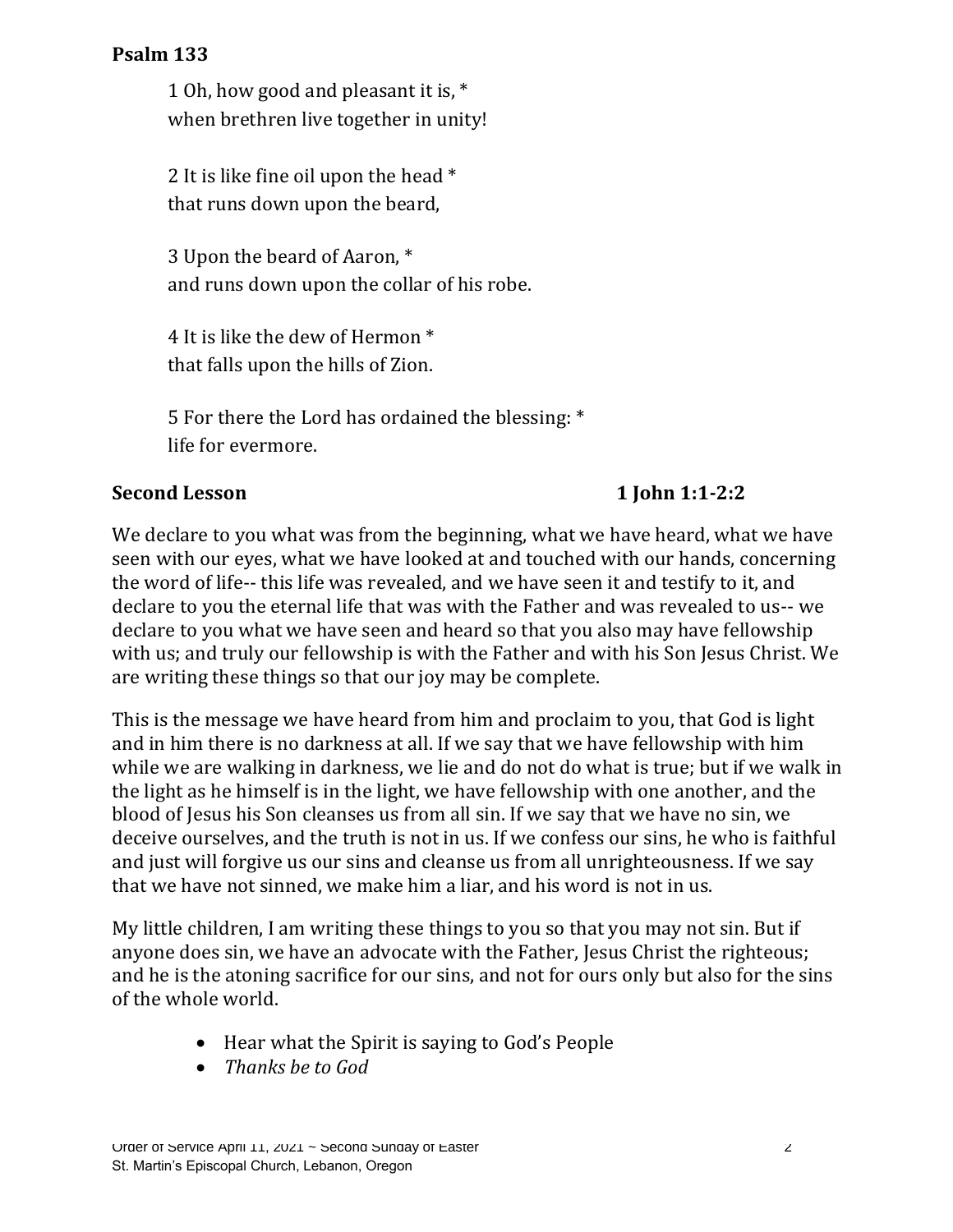## **The Gospel according to John 20:19-31**

*Glory to you Lord Christ*

When it was evening on that day, the first day of the week, and the doors of the house where the disciples had met were locked for fear of the Jews, Jesus came and stood among them and said, "Peace be with you." After he said this, he showed them his hands and his side. Then the disciples rejoiced when they saw the Lord. Jesus said to them again, "Peace be with you. As the Father has sent me, so I send you." When he had said this, he breathed on them and said to them, "Receive the Holy Spirit. If you forgive the sins of any, they are forgiven them; if you retain the sins of any, they are retained."

But Thomas (who was called the Twin), one of the twelve, was not with them when Jesus came. So the other disciples told him, "We have seen the Lord." But he said to them, "Unless I see the mark of the nails in his hands, and put my finger in the mark of the nails and my hand in his side, I will not believe."

A week later his disciples were again in the house, and Thomas was with them. Although the doors were shut, Jesus came and stood among them and said, "Peace be with you." Then he said to Thomas, "Put your finger here and see my hands. Reach out your hand and put it in my side. Do not doubt but believe." Thomas answered him, "My Lord and my God!" Jesus said to him, "Have you believed because you have seen me? Blessed are those who have not seen and yet have come to believe."

Now Jesus did many other signs in the presence of his disciples, which are not written in this book. But these are written so that you may come to believe that Jesus is the Messiah, the Son of God, and that through believing you may have life in his name.

- This is the Gospel of the Lord
- Praise to you, Lord Christ

**Homily** *"Locked Doors"* S. Kay Young, Homilist

 Good morning, and welcome again to the second Sunday of Easter. The Lord is risen!...........

This has been called Alb Sunday, since the newly baptized set aside the white albs from their Easter baptism. (how DID they keep them white for a week?)

Well, I guess it's true, no one ran out and bought a new outfit for today, and I am not roasting another leg of lamb.

Those of us here today are not tourists, but pilgrims. We come, any way we can, to share our stories of the risen Christ.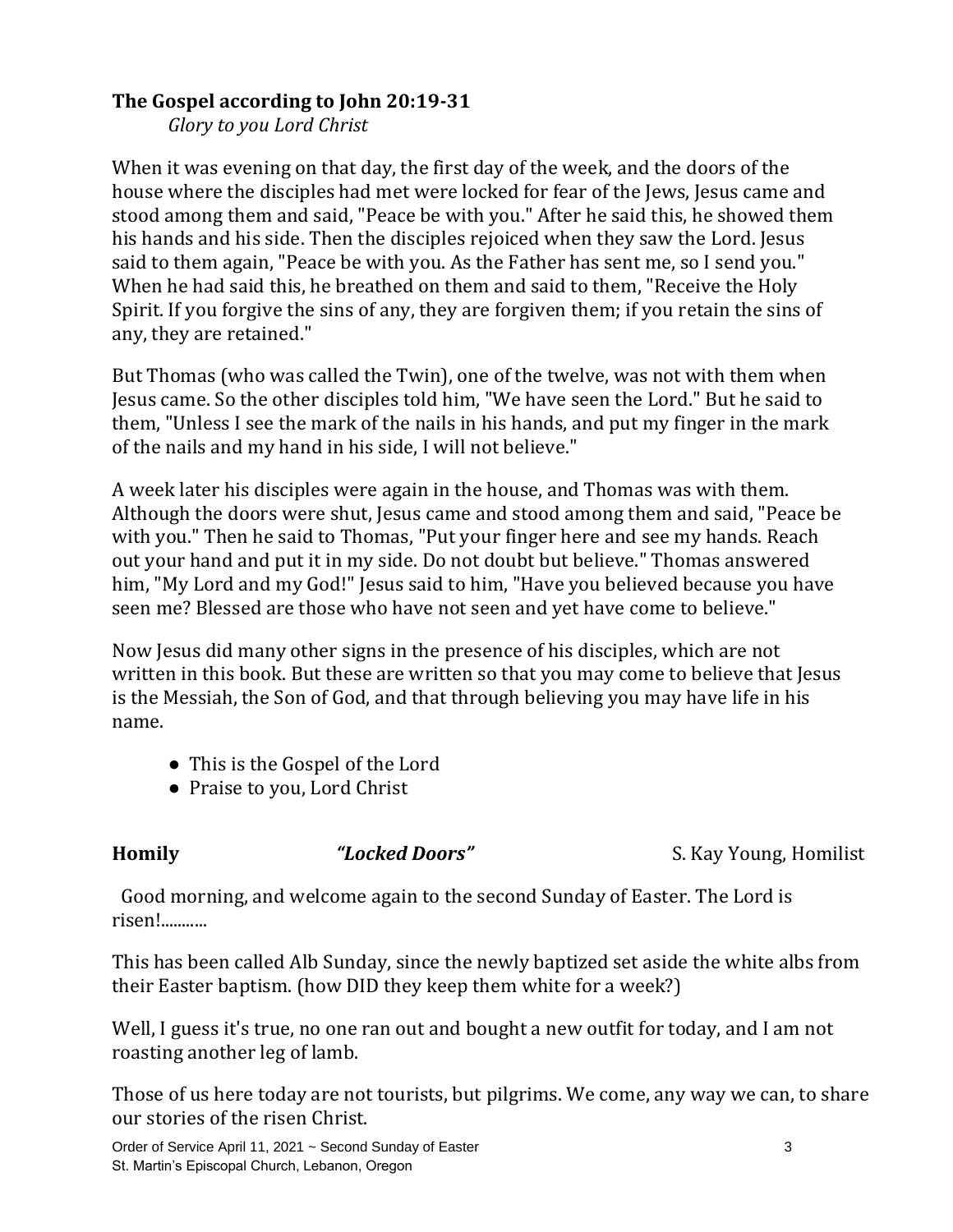I'm a science fiction fan. A good story can take a look at very human conditions from a new angle. In one of the old original Star Trek episodes, there was a being of shimmering light, able to surround and commune with anything. Then she opted to become human to save a life. Her reaction? "How do you bear it, this loneliness?" I really do think that our separateness is the human condition, and we even participate in our own isolation without a pandemic. Oh, we have reasons for locking others out:

Fear: maybe the fear of being hurt by someone, or fear that we'll fail even if we take our best shot.

Shame: if they really knew me, they wouldn't love me.

Guilt: over something we did or did not do, perhaps years ago.

Hurt and loss: Maybe we can hide to keep from being hurt, again. Or from losing someone, again. Any close relationship threatens to bypass our defenses, and what if we need them, again.

Garrison Keillor said, "We always have a backstage view of ourselves." We let the audience see only the neatly arranged stage. But behind the curtain all kinds of things are lying around: old failures, hurts, guilt and shame. We hear that we are living in a shameless society, and that people are no longer bothered by shame. I don't believe it. Shame plagues our souls. Psychologists tell us that shame sweeps over us when we overstep our abilities, or when our fantasy about who we would like to be encounters the backstage reality of who we really are.

Nothing is more crippling to our souls than working at hiding shame. We lock up more and more doors, sealing off more and more rooms of the heart to prevent our true selves from being discovered. We think we are keeping the world out, but in fact we are keeping our very heart in quarantine, locked in.

And for some of us, there is a litany of "not being ENOUGH." We aren't good enough, smart enough, strong enough. We feel so small that it is just simpler to hide behind locked doors than to be seen as inadequate as we believe we are. Who are we to heal the world? We cannot heal ourselves!

And so we lock doors. Sometimes physically, more often the doors to our hearts.

BUT Here's the Easter message on this "Low Sunday". Jesus walks through locked doors. Let me repeat that Christ walks through locked doors. Yours. Mine. The Church's and the world's. Christ did not wait for the disciples to be perfect, or even ready. There they were, locked in an upper room, afraid to even go out for food. Christ didn't criticize, or shame by His presence. It's the Easter message again, as powerful as it was last week. Love is alive; it is here, and now. We are resurrection people, ready or not; believe it or not.

Here are some conclusions from The Rev. Canon Marie Richards of Trinity Episcopal Church in Newport, Rhode Island, years ago: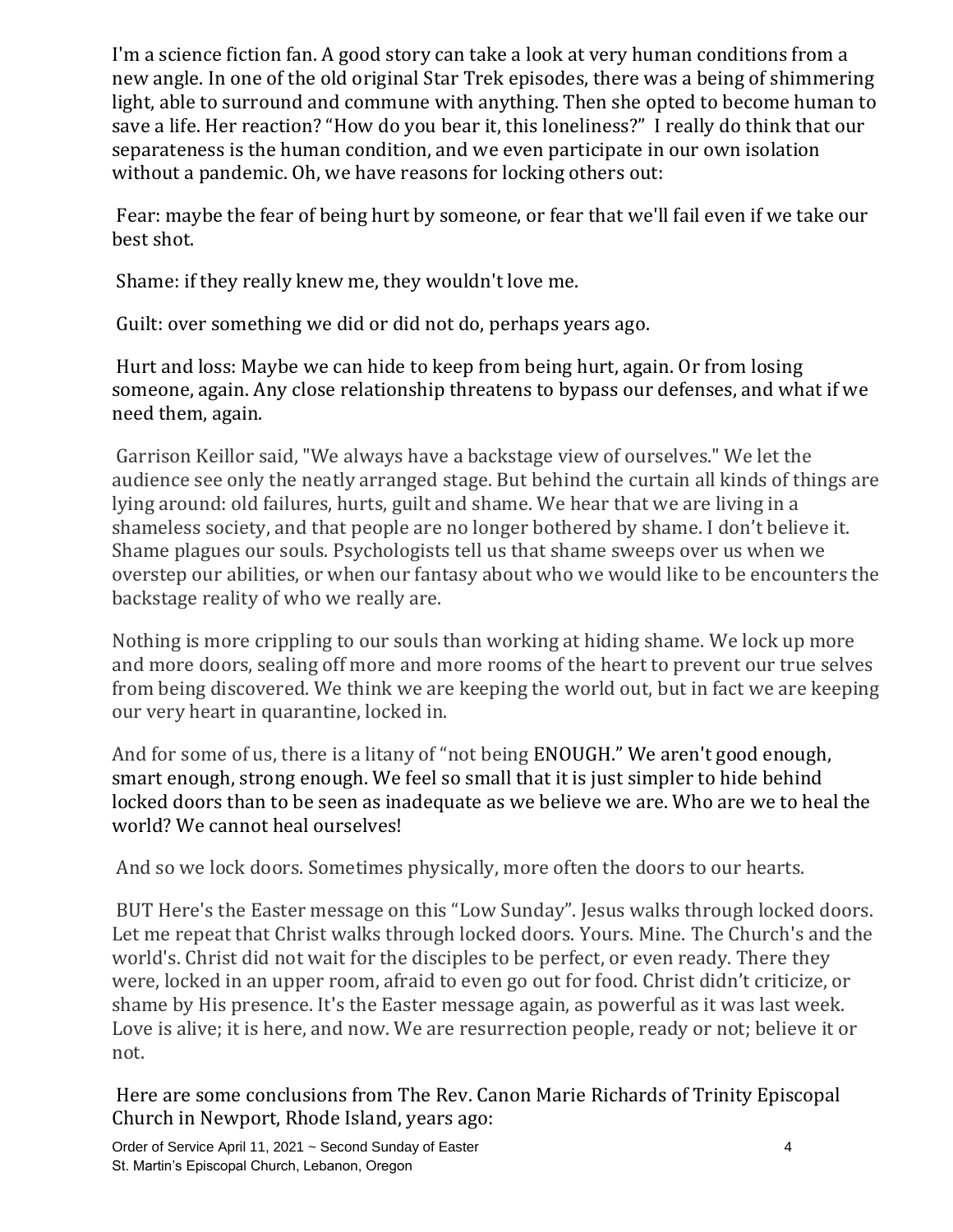"... Jesus didn't give up on them. He did not go out and recruit a whole new bunch of followers to replace the ones who had a momentary lapse of faith. He came back to his followers, he came back through their locked doors, and showed them his resurrected body, and gave them his resurrected life."

We are those disciples. Sure we run off from time to time. Sure we doubt. Sure we aren't perfect followers, but Jesus shows up anyway, walks through our human-ness and offers us the same gifts.

And it is OK if our transformation takes a little, or a lot, longer than one day, one moment. Maybe our transformation and our healing, our resurrection will take years, a lifetime. And that is just fine. Because Jesus is going to keep coming through the locked doors, and he is going to keep offering peace. And his breath is going to keep blowing over, around, through us. We have time. We have time to come back to life.

Don't rush Easter. Live it. Don't pack away the gift of the resurrection with the pastel colored decorations. Celebrate it daily.

I want to add:

Open your locked doors, even if we're still wearing your masks. God is with us. We are loved. It may seem unreasonable, but with God nothing is impossible.

Happy Easter! Alleluia, Alleluia, Alleluia.

## **Prayers of the People: a special form for the 2nd Sunday of Easter The response is***: Lord, graciously hear us.*

Gathered as believers in Christ, made one body through baptism, let us offer prayers to God for the living hope of all the world.

For peace from on high and for our salvation. Lord, hear us.

*People* Lord, graciously hear us.

For this parish family of St. Martin's, that we will faithfully bear witness to the risen Christ in word and deed.

Lord, hear us. *People* Lord, graciously hear us.

For the peace of the whole world, for the welfare of the holy churches of God, and for the unity of all.

Lord, hear us. *People* Lord, graciously hear us.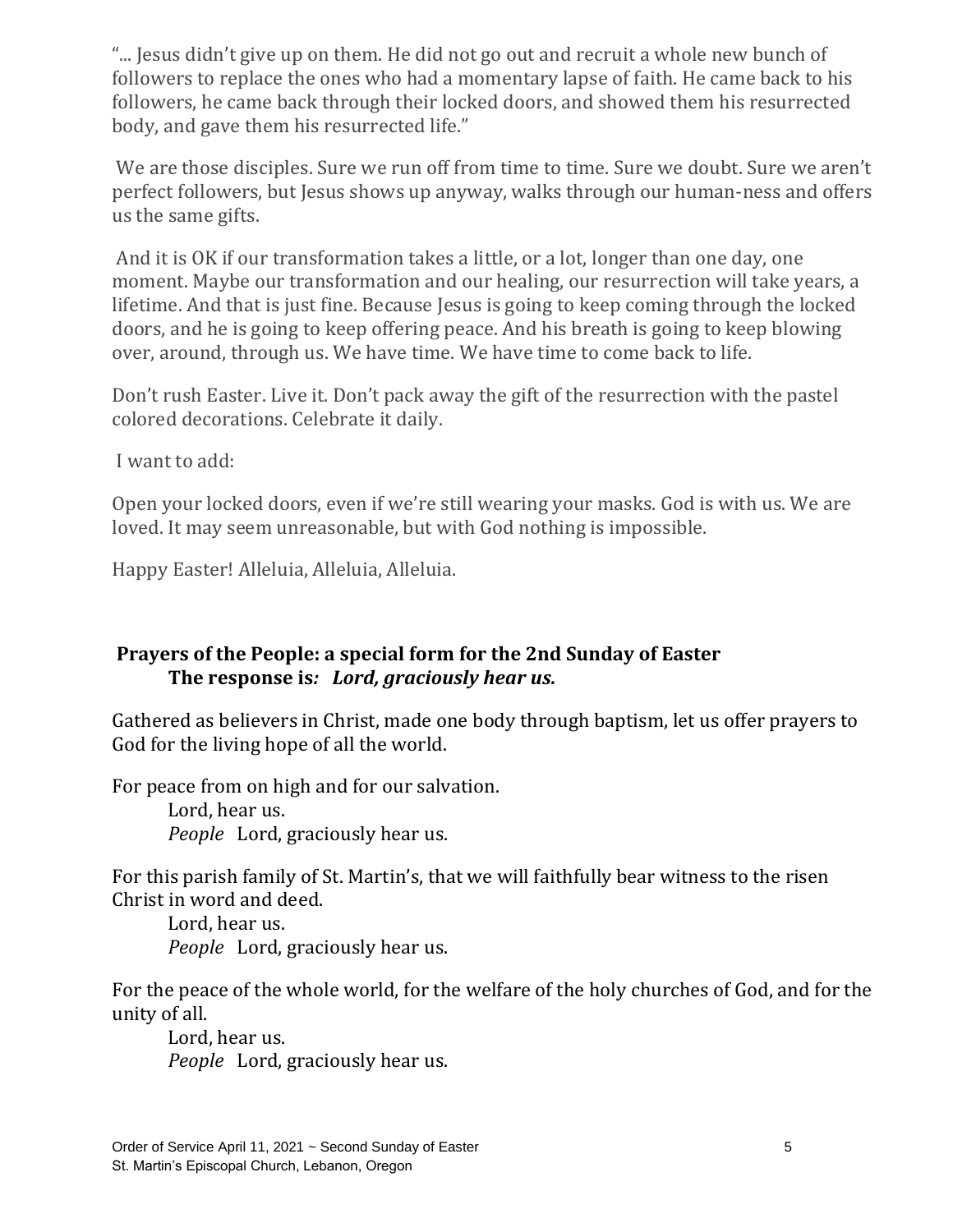For this holy gathering and for those who enter with faith, reverence, and fear of God. Lord, hear us.

*People* Lord, graciously hear us.

For our new brothers and sisters illumined by the light of Christ.

Lord, hear us.

*People* Lord, graciously hear us.

For Michael, our Presiding Bishop and Diana our Bishop, for all clergy, deacons and all who minister in Christ, and for all the holy people of God.

Lord, hear us. *People* Lord, graciously hear us.

For the world and its leaders, our nation and its people. and for all the holy people of God.

Lord, hear us. *People* Lord, graciously hear us.

For all those in need, the suffering and the oppressed, travelers and prisoners, and the dying.

Lord, hear us. *People* Lord, graciously hear us.

For those who have gone before us under the sign of faith, and for all the departed, especially those we mention at this time and those known to God

Lord, hear us.

*People* Lord, graciously hear us.

For ourselves, our families, and those we love, especially those on our prayer list and those we name at this time, silently or aloud.

Lord, hear us. *People* Lord, graciously hear us.

Remembering our most glorious and blessed Virgin Mary, St. Martin, and all the saints, let us offer ourselves and one another to the living God through Christ.

*To you, O Lord.*

Blessed are you, O Lord our God, who gives us eternal peace through Jesus Christ. Hear our prayers which we offer in the hope of glory, and breathe upon us with your Holy Spirit. Glory to you for ever and ever. *Amen.*

# **The Nicene Creed**

We believe in one God, the Father, the Almighty, maker of heaven and earth, of all that is, seen and unseen.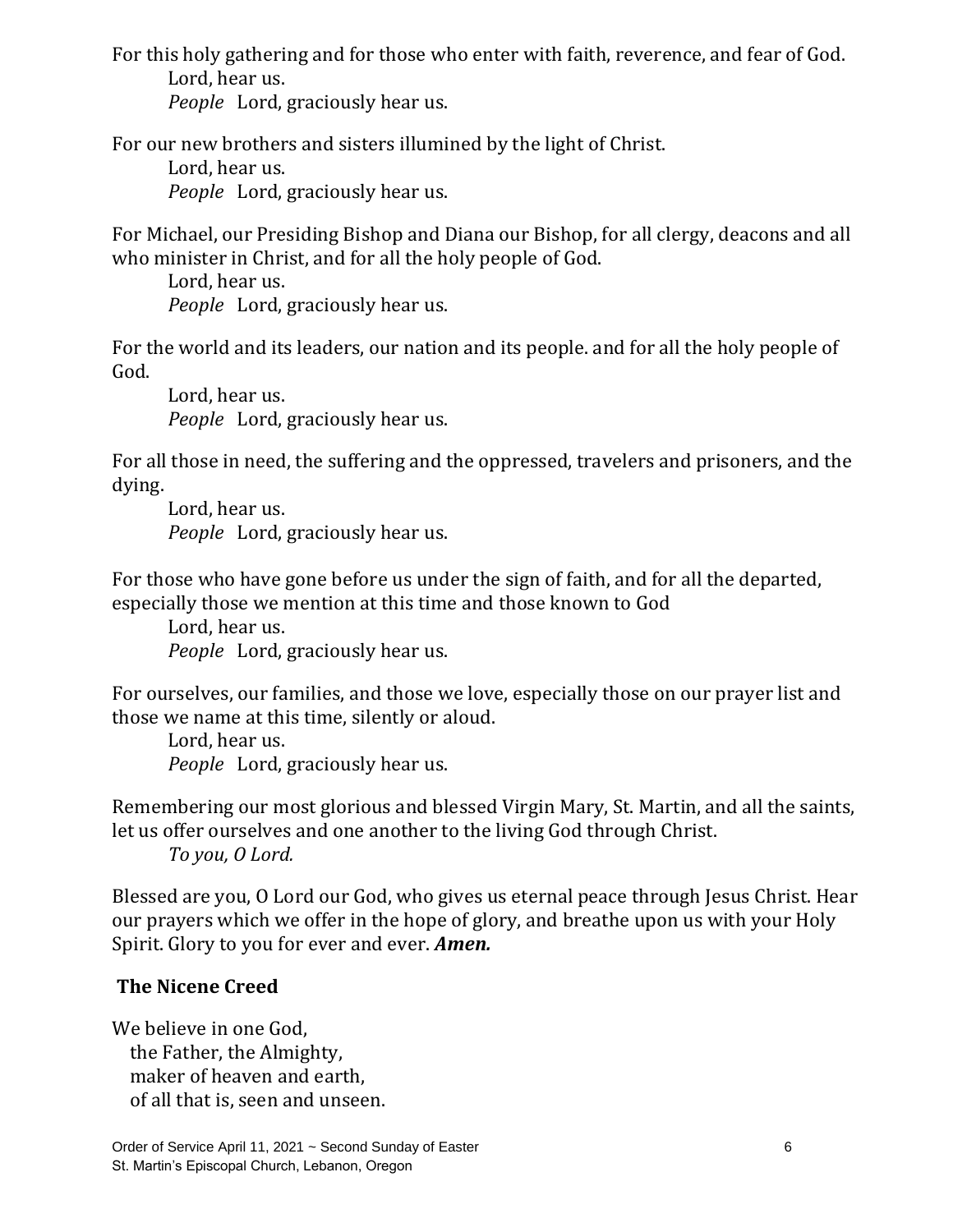We believe in one Lord, Jesus Christ, the only Son of God, eternally begotten of the Father, God from God, Light from Light, true God from true God, begotten, not made, of one Being with the Father. Through him all things were made. For us and for our salvation he came down from heaven: by the power of the Holy Spirit he became incarnate from the Virgin Mary, and was made man. For our sake he was crucified under Pontius Pilate; he suffered death and was buried. On the third day he rose again in accordance with the Scriptures; he ascended into heaven and is seated at the right hand of the Father. He will come again in glory to judge the living and the dead, and his kingdom will have no end. We believe in the Holy Spirit, the Lord, the giver of life, who proceeds from the Father and the Son. With the Father and the Son he is worshiped and glorified. He has spoken through the Prophets. We believe in one holy catholic and apostolic Church. We acknowledge one baptism for the forgiveness of sins. We look for the resurrection of the dead. and the life of the world to come. *Amen.*

### **Let us confess our sins against God and our neighbor.**

Most merciful God, we confess that we have sinned against you in thought, word, and deed, by what we have done, and by what we have left undone.

We have not loved you with our whole heart; we have not loved our neighbors as ourselves. We are truly sorry and we humbly repent. For the sake of your Son Jesus Christ, have mercy on us and forgive us; that we may delight in your will, and walk in your ways, to the glory of your Name. *Amen.*

## **Absolution**

Almighty God have mercy on us, forgive us all our sins through our Lord Jesus Christ, strengthen us in all goodness, and by the power of the Holy Spirit keep you in eternal life. *Amen.*

## **Lord's Prayer**